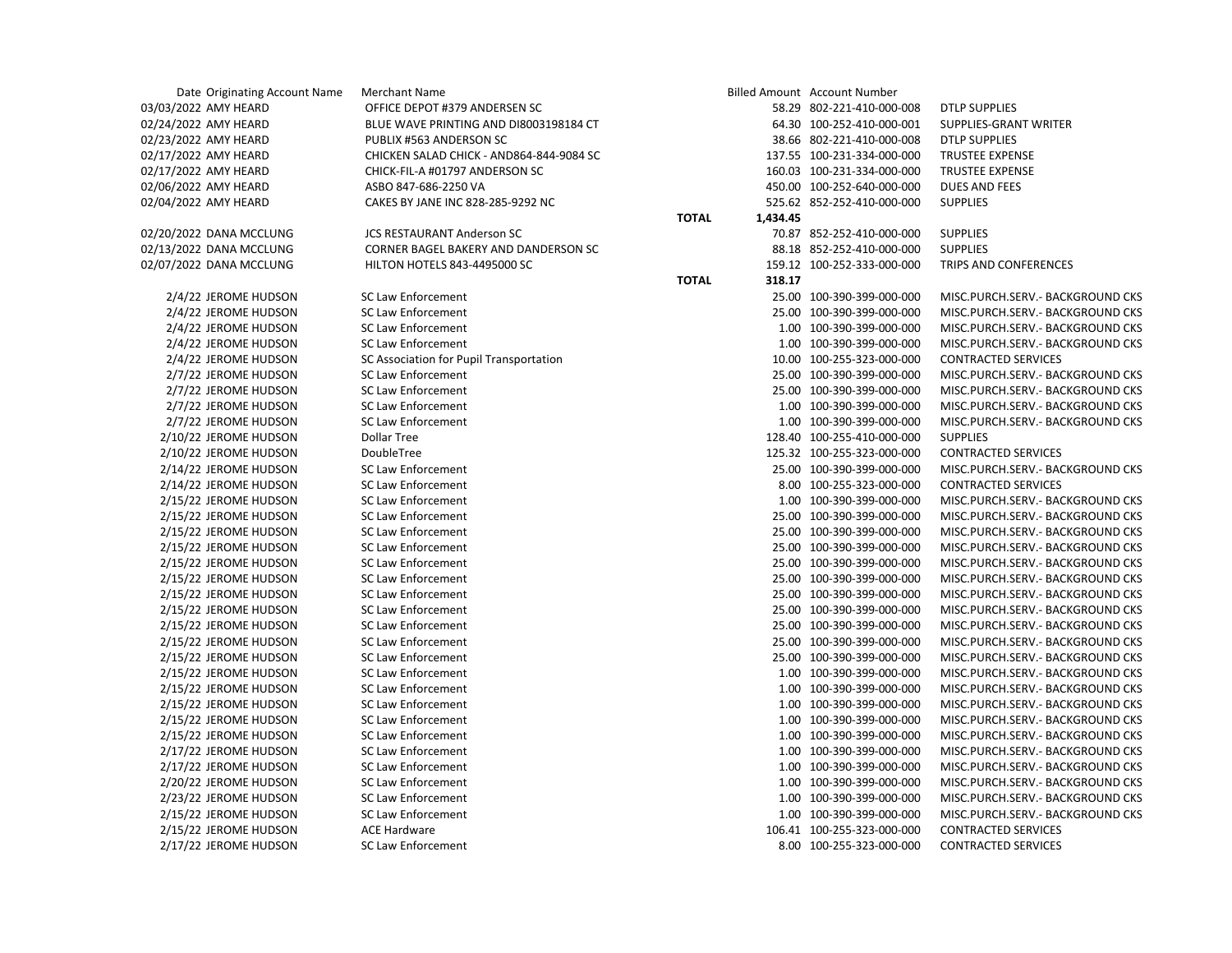| 2/17/22 JEROME HUDSON    | SC Law Enforcement                      |                          | 8.00 100-255-323-000-000     | <b>CONTRACTED SERVICES</b>                |
|--------------------------|-----------------------------------------|--------------------------|------------------------------|-------------------------------------------|
| 2/20/22 JEROME HUDSON    | Amazon                                  |                          | 29.92 100-255-410-000-000    | <b>SUPPLIES</b>                           |
| 2/23/22 JEROME HUDSON    | <b>SC Law Enforcement</b>               |                          | 25.00 100-390-399-000-000    | MISC.PURCH.SERV.- BACKGROUND CKS          |
| 2/23/22 JEROME HUDSON    | <b>SC Law Enforcement</b>               |                          | 8.00 100-255-323-000-000     | <b>CONTRACTED SERVICES</b>                |
| 2/23/22 JEROME HUDSON    | <b>SC Law Enforcement</b>               |                          | 1.00 100-390-399-000-000     | MISC.PURCH.SERV.- BACKGROUND CKS          |
| 2/25/22 JEROME HUDSON    | <b>SC Law Enforcement</b>               |                          | 25.00 100-390-399-000-000    | MISC.PURCH.SERV.- BACKGROUND CKS          |
| 2/25/22 JEROME HUDSON    | <b>SC Law Enforcement</b>               |                          | 25.00 100-390-399-000-000    | MISC.PURCH.SERV.- BACKGROUND CKS          |
| 2/25/22 JEROME HUDSON    | <b>SC Law Enforcement</b>               |                          | 25.00 100-390-399-000-000    | MISC.PURCH.SERV.- BACKGROUND CKS          |
| 2/25/22 JEROME HUDSON    | <b>SC Law Enforcement</b>               |                          | 25.00 100-390-399-000-000    | MISC.PURCH.SERV.- BACKGROUND CKS          |
| 2/25/22 JEROME HUDSON    | <b>SC Law Enforcement</b>               |                          | 25.00 100-390-399-000-000    | MISC.PURCH.SERV.- BACKGROUND CKS          |
| 2/25/22 JEROME HUDSON    | <b>SC Law Enforcement</b>               |                          | 1.00 100-390-399-000-000     | MISC.PURCH.SERV.- BACKGROUND CKS          |
| 2/25/22 JEROME HUDSON    | <b>SC Law Enforcement</b>               |                          | 1.00 100-390-399-000-000     | MISC.PURCH.SERV.- BACKGROUND CKS          |
| 2/25/22 JEROME HUDSON    | <b>SC Law Enforcement</b>               |                          | 1.00 100-390-399-000-000     | MISC.PURCH.SERV.- BACKGROUND CKS          |
| 2/25/22 JEROME HUDSON    | <b>SC Law Enforcement</b>               |                          | 1.00 100-390-399-000-000     | MISC.PURCH.SERV.- BACKGROUND CKS          |
| 2/25/22 JEROME HUDSON    | <b>SC Law Enforcement</b>               |                          | 1.00 100-390-399-000-000     | MISC.PURCH.SERV.- BACKGROUND CKS          |
| 2/25/22 JEROME HUDSON    | DoubleTree                              |                          | 241.80 100-255-323-000-000   | <b>CONTRACTED SERVICES</b>                |
| 2/25/22 JEROME HUDSON    | DoubleTree                              |                          | 241.80 100-255-323-000-000   | <b>CONTRACTED SERVICES</b>                |
| 2/28/22 JEROME HUDSON    | Amazon                                  |                          | 50.29 100-255-410-000-000    | <b>SUPPLIES</b>                           |
| 2/28/22 JEROME HUDSON    | Uattend                                 |                          | 138.03 100-255-323-000-000   | <b>CONTRACTED SERVICES</b>                |
| 3/1/22 JEROME HUDSON     | <b>SC Law Enforcement</b>               |                          | 8.00 100-255-323-000-000     | <b>CONTRACTED SERVICES</b>                |
| 3/1/22 JEROME HUDSON     | <b>ACE Hardware</b>                     |                          | 6.41 100-255-410-000-000     | <b>SUPPLIES</b>                           |
| 3/2/22 JEROME HUDSON     | <b>SC Law Enforcement</b>               |                          | 8.00 100-255-323-000-000     | <b>CONTRACTED SERVICES</b>                |
| 3/2/22 JEROME HUDSON     | PayPal Syllabus                         |                          | 1,085.00 100-233-333-000-000 | TRIPS AND CONFERENCES                     |
|                          |                                         | <b>TOTAL</b><br>2,757.38 |                              |                                           |
| 2/9/22 WESS GRANT        | <b>SLED</b>                             |                          | 25.00 100-254-312-000-SLD    | <b>SLED CHECKS</b>                        |
| 2/9/22 WESS GRANT        | <b>SLED Service Fee</b>                 |                          | 1.00 100-254-312-000-SLD     | <b>SLED CHECKS</b>                        |
| 2/17/22 WESS GRANT       | <b>Data Connectors</b>                  |                          | 200.00 100-266-333-000-000   | <b>TRIPS &amp; CONFERENCES</b>            |
| 2/17/22 WESS GRANT       | <b>School Nutrition Assoc</b>           |                          | 360.00 600-256-410-000-000   | <b>SUPPLIES</b>                           |
| 2/22/22 WESS GRANT       | IPVM IP Video Market                    |                          | 199.00 100-266-312-000-000   | <b>PURCHASED SERVICES</b>                 |
| 2/24/22 WESS GRANT       | <b>SLED</b>                             |                          | 25.00 100-254-312-000-SLD    | <b>SLED CHECKS</b>                        |
| 2/24/22 WESS GRANT       | <b>SLED Service Fee</b>                 |                          | 1.00 100-254-312-000-SLD     | <b>SLED CHECKS</b>                        |
| 3/1/22 WESS GRANT        | InDeed                                  |                          | 368.87 100-266-345-000-000   | TECHNOLOGY INFRASTRUCTURE                 |
|                          |                                         | <b>TOTAL</b><br>1,179.87 |                              |                                           |
| 2/1/22 KATIE BROWN       | NCS*GED EXAM 800-511-3478 MN            |                          | 655.00 356-182-312-023-GED   | <b>GED TESTING</b>                        |
| 2/1/22 KATIE BROWN       | NCS*GED EXAM 800-511-3478 MN            |                          | 55.00 900-181-372-000-015    | <b>NEEDY STUDENTS &amp; STAFF EXPENSE</b> |
| 2/1/22 KATIE BROWN       | NCS*GED EXAM 800-511-3478 MN            |                          | 405.00 723-190-660-023-911   | MISCELLANEOUS- ADULT ED EXPENSE           |
|                          |                                         | <b>TOTAL</b><br>1,115.00 |                              |                                           |
| 02/27/2022 MIKE MAHAFFEY | FACEBK PLY83C39X2 650-5434800 CA        |                          | 1.21 100-264-410-000-REC     | RECRUITING SUPPLIES                       |
| 02/27/2022 MIKE MAHAFFEY | SLED BACKGROUND CHECK EGOV.COM SC       |                          | 25.00 100-390-399-000-000    | MISC.PURCH.SERV.- BACKGROUND CKS          |
| 02/27/2022 MIKE MAHAFFEY | SERVICE FEE*SCI-SCGOV EGOV.COM SC       |                          | 1.00 100-390-399-000-000     | MISC.PURCH.SERV.- BACKGROUND CKS          |
| 02/20/2022 MIKE MAHAFFEY | SOUTH CAROLINA ASSOCIATIO803-7988380 SC |                          | 250.00 100-390-399-000-000   | MISC.PURCH.SERV.- BACKGROUND CKS          |
| 02/09/2022 MIKE MAHAFFEY | SLED BACKGROUND CHECK EGOV.COM SC       |                          | 25.00 100-390-399-000-000    | MISC.PURCH.SERV.- BACKGROUND CKS          |
| 02/09/2022 MIKE MAHAFFEY | SERVICE FEE*SCI-SCGOV EGOV.COM SC       |                          | 1.00 100-390-399-000-000     | MISC.PURCH.SERV.- BACKGROUND CKS          |
| 02/08/2022 MIKE MAHAFFEY | SLED BACKGROUND CHECK EGOV.COM SC       |                          | 25.00 100-390-399-000-000    | MISC.PURCH.SERV.- BACKGROUND CKS          |
| 02/08/2022 MIKE MAHAFFEY | SERVICE FEE*SCI-SCGOV EGOV.COM SC       |                          | 1.00 100-390-399-000-000     | MISC.PURCH.SERV.- BACKGROUND CKS          |
| 02/06/2022 MIKE MAHAFFEY | SLED BACKGROUND CHECK EGOV.COM SC       |                          | 25.00 100-390-399-000-000    | MISC.PURCH.SERV.- BACKGROUND CKS          |
| 02/06/2022 MIKE MAHAFFEY | SERVICE FEE*SCI-SCGOV EGOV.COM SC       |                          | 1.00 100-390-399-000-000     | MISC.PURCH.SERV.- BACKGROUND CKS          |
| 02/04/2022 MIKE MAHAFFEY | SOUTH CAROLINA ASSOCIATIO803-7988380 SC |                          | 305.00 100-264-333-000-000   | TRIPS AND CONFERENCES                     |
| 02/04/2022 MIKE MAHAFFEY | SOUTH CAROLINA ASSOCIATIO803-7988380 SC |                          | 305.00 100-264-333-000-000   | TRIPS AND CONFERENCES                     |